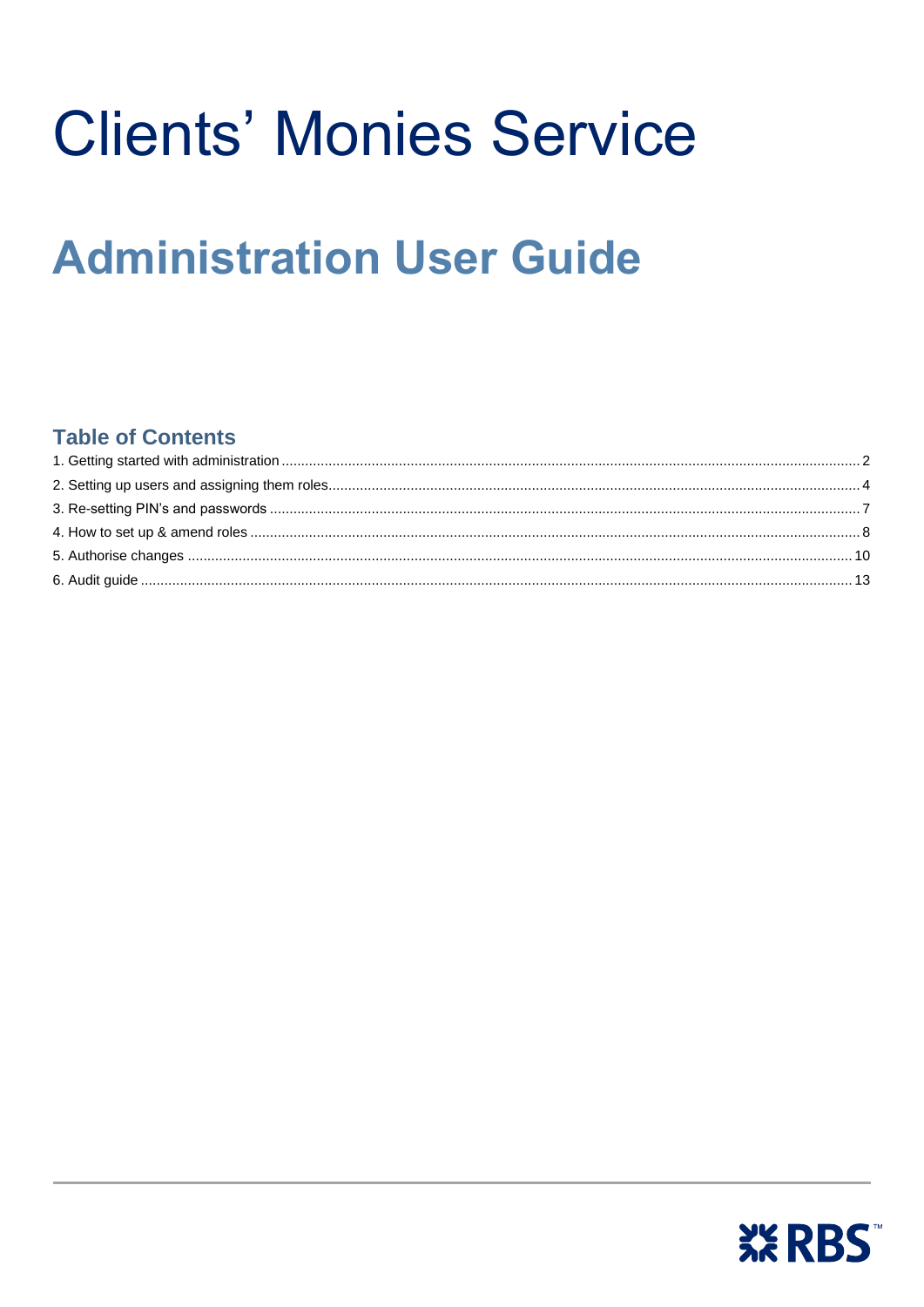## <span id="page-1-0"></span>**1 Getting started with administration**

**In this section of the guide, learn how to:**

- Access the system
- Activate your user ID
- Check your administration and CMS settings

**This guide is principally aimed at administrators of the service, but is also applicable to users**.

#### **Accessing CMS for the first time**

You will need to activate your user ID when you first access CMS.

**If you are an administrator**, you will have received your user ID and customer ID from us in an email. You will also have received a letter containing your activation code. You must have both before you can proceed with activating your ID.

**If you are a CMS user**, your administrator will have informed you of your user ID and customer ID and you will have received your activation code from us in an email.

To begin, follow the link from the online CMS product page.

#### **Activate your ID**

Log in for the first time with your customer ID, user ID and activation code and follow the on-screen instructions. You will be prompted to create your own PIN and password, which you need to remember for future access.

#### **Change PIN & Password**

To change your PIN / Password, please complete steps 1 and 2 below and select confirm to continue.

| <b>Step 1: Authentication</b>                                                                                                                                                                                                                                                                                | Step 2: New PIN & Password                                                                                                                                                                                                                       |
|--------------------------------------------------------------------------------------------------------------------------------------------------------------------------------------------------------------------------------------------------------------------------------------------------------------|--------------------------------------------------------------------------------------------------------------------------------------------------------------------------------------------------------------------------------------------------|
| Enter the following numbers from your PIN<br>4th number<br>$\mathbf{z}$<br>$\mathbf{r}$<br>2nd number<br>$\mathbb{Z}$<br>1st number<br>Enter the following characters from your Password<br>6th character<br>$\mathbf{r}$<br>7th character<br>$\mathbf{r}$<br>9th character<br>$\mathbb{Z}$<br>Clear Details | You may change either PIN or Password below or both.<br><b>New PIN</b><br>New PIN<br>$\mathbf{z}$<br>Confirm new PIN<br>$\mathbf{z}$<br><b>New Password</b><br>New Password<br>$\mathbf{r}$<br>Confirm new Password<br>$\mathbf{r}$<br>Confirm ► |

 $\sim$  Back to my profile

#### **Checking your administration settings**

We recommend that you check your dual administration settings are correct (switched on or off) and match what you requested on your registration form. You can view these settings from: **Administration > Actions > Maintain customer**, then view the channel settings section of the page.

| <b>Channel settings</b>    |                                                              |                            |
|----------------------------|--------------------------------------------------------------|----------------------------|
| Password expiry            | $Newer$ $\vee$ days<br>$\overline{z}$                        |                            |
| <b>Dual Administration</b> | $\blacksquare$ $\Theta$ On - Dual administration is required |                            |
|                            | $\bigcirc$ Off - Dual administration is not required         |                            |
| ◀ Cancel                   |                                                              | Save $\blacktriangleright$ |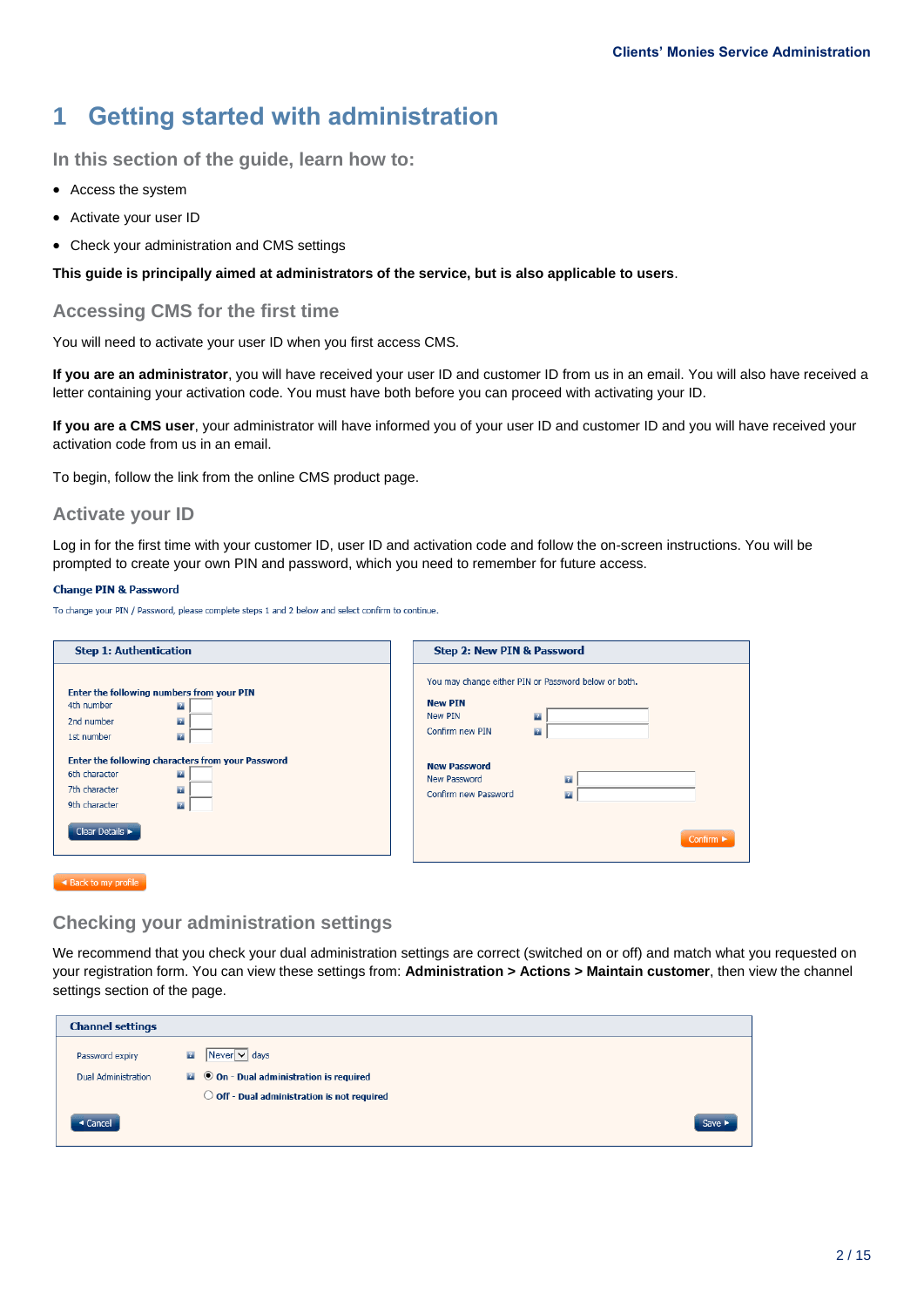#### **What is dual administration?**

Dual administration is an optional security feature where administration actions performed in the system need to be authorised by a second user. For example, setting up a new user would require one user to create and a second user to authorise, to complete the set up process. You can choose which actions you want to be subject to dual administration controls.

You should also view your CMS settings by selecting the CMS service listed at the bottom of the page

| <b>Service settings</b>      |               |        |
|------------------------------|---------------|--------|
| Account postings for batches | One net entry |        |
|                              |               | Edit > |
|                              |               |        |

There is one CMS setting for you to view – 'Account postings for batches'.

You can choose to have your batches post a single entry on your account statement or you can select to have separate debit and credit entries for each batch.

To change the setting, select 'Edit', then select the setting you want. Select 'Save' then 'Confirm' to complete.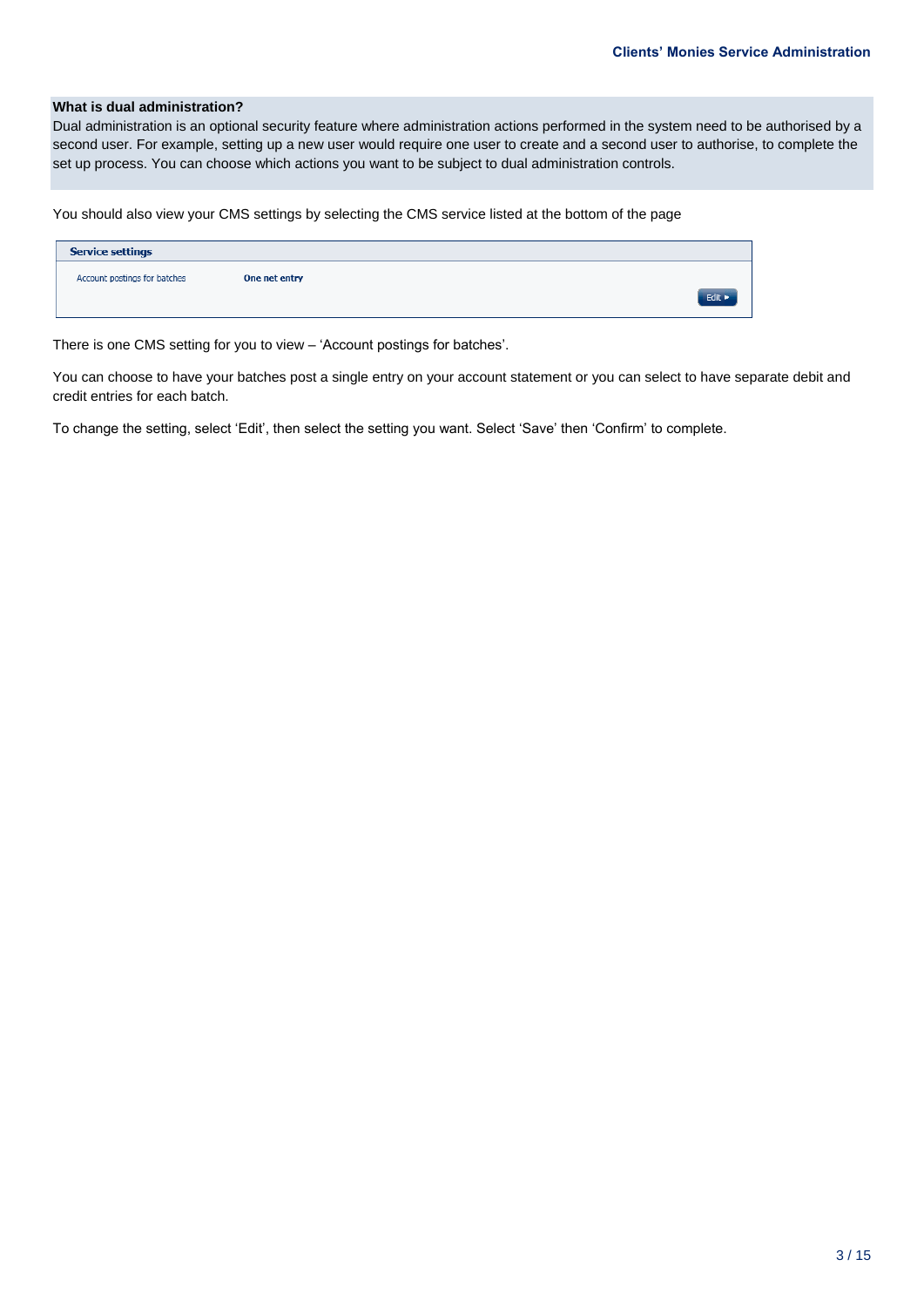## <span id="page-3-0"></span>**2 Setting up users and assigning them roles**

**In this section of the guide, learn how to:**

- Set up users
- Assign roles to users

#### **Creating new users and assigning them roles**

If you want anyone else from your organisation to use CMS you will need to set them up as a user, with their own user ID. You then need to give roles to each user so that they can carry out specific actions. You can use the existing master roles which have already been set up, or you can customise these roles to limit the user's access to certain features. You can find out more about this in section 4 (page 8).

**How to create new users and give them roles**

1. From the administration screen, select 'Search for a user'. This will bring up a list of users who have already been set up.

#### 2. Select 'Add a new user'.

#### Search for a user

| $\overline{P}$ Help<br>Search for a user                        |               |                           |                     |                              |  |                  |                            |
|-----------------------------------------------------------------|---------------|---------------------------|---------------------|------------------------------|--|------------------|----------------------------|
| Use the search details to refine your search                    |               |                           |                     |                              |  |                  |                            |
| <b>Search details</b>                                           |               |                           |                     |                              |  |                  |                            |
| $\mathbf{r}$<br>User ID<br>All<br>$\mathbf{r}$<br><b>Status</b> | $\checkmark$  |                           | Forename<br>Surname | $\mathbf{r}$<br>$\mathbf{z}$ |  |                  | Search I                   |
| <b>Search results</b>                                           |               |                           |                     |                              |  |                  |                            |
| Q Your results<br>Found 5 user(s) matching your search criteria |               |                           |                     |                              |  |                  | Show: $5 \mid 200$ results |
| User ID $\Delta$                                                | <b>Status</b> | <b>User's name</b>        |                     |                              |  | <b>User type</b> |                            |
| <b>ADMIN</b>                                                    | Active        | <b>Admin Bankline-CMS</b> |                     |                              |  | User             |                            |
| <b>UATBKLCMS1</b>                                               | Active        | <b>UAT Bankline-CMS1</b>  |                     |                              |  | User             |                            |
| <b>UATBKLCMS2</b>                                               | Active        | <b>UAT Bankline-CMS2</b>  |                     |                              |  | User             |                            |
| <b>UATBKLCMS3</b>                                               | Active        | <b>UAT Bankline-CMS3</b>  |                     |                              |  | User             |                            |
| <b>UATBKLCMS4</b>                                               | Active        | <b>UAT Bankline-Four</b>  |                     |                              |  | User             |                            |
| Export                                                          |               |                           |                     |                              |  |                  |                            |
|                                                                 |               |                           |                     |                              |  |                  | Add a new user             |

- 3. You then need to enter the user's name and contact details. We will use the email address you enter to send the user their activation code. Following this, you can create a user ID. This can be a name or number. User ID's must be entered in upper case.
- 4. Assign the role(s) you want the user to be able to perform by checking the boxes next to each role, then select 'Save roles'.

**You can learn about roles in section 4 of this guide (page 8)**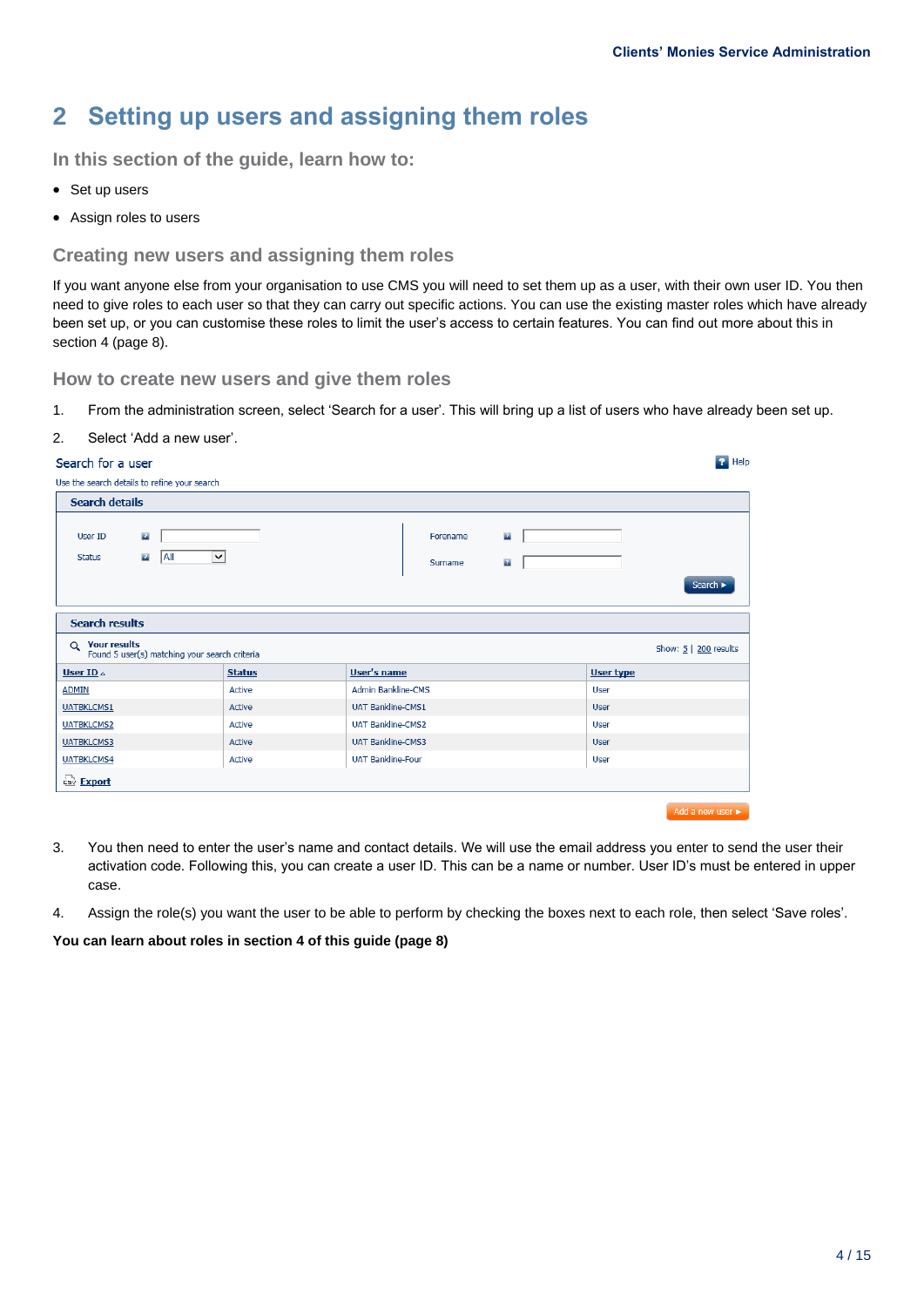**P** Help

#### Define user roles

| <b>Show all</b> | Hide all                                          |                              |             | <b>Reset tick boxes</b> |
|-----------------|---------------------------------------------------|------------------------------|-------------|-------------------------|
|                 | <b>v</b> View Audit roles                         |                              |             |                         |
|                 | <b>Name</b>                                       | <b>Description</b>           | <b>Type</b> |                         |
| $\Box$          | Default Portal Admin-Audit                        | Cust admin for Audit service | Master      |                         |
|                 | <b>v</b> View Administration roles<br><b>Name</b> | <b>Description</b>           | <b>Type</b> |                         |
|                 | Default Portal Admin-Admin                        | Cust admin for Admin service | Master      |                         |
| □               | reg1_maintain customeronly                        | maintain customeronly        | Master      |                         |
|                 |                                                   |                              |             |                         |

- 5. Check you have assigned the correct roles and select 'Continue'.
- 6. To complete the process, review the user details and select 'Confirm'.

#### **TIP:**

If the user's address is the same as your main address, select 'Use customer address' to save typing it again.

#### **How to view, edit, delete and suspend users**

- 1. From 'Administration', select 'Search for a user'.
- 2. This brings up a list of users you have already set up. Depending on the number of users and how many you have chosen to show on each page, the list may run to several screens.

From here you can see all the current users, create new users, view the current user status and see the time of their last log-in.

- 3. To view a user's details, select their user ID from the list. This will open the 'Maintain user' page. From here, you can:
- Edit the user's details such as name or contact information
- Suspend a user
- Edit a user's roles
- Order a new activation code for a user who has forgotten their PIN or password
- Reinstate a user who has been previously been suspended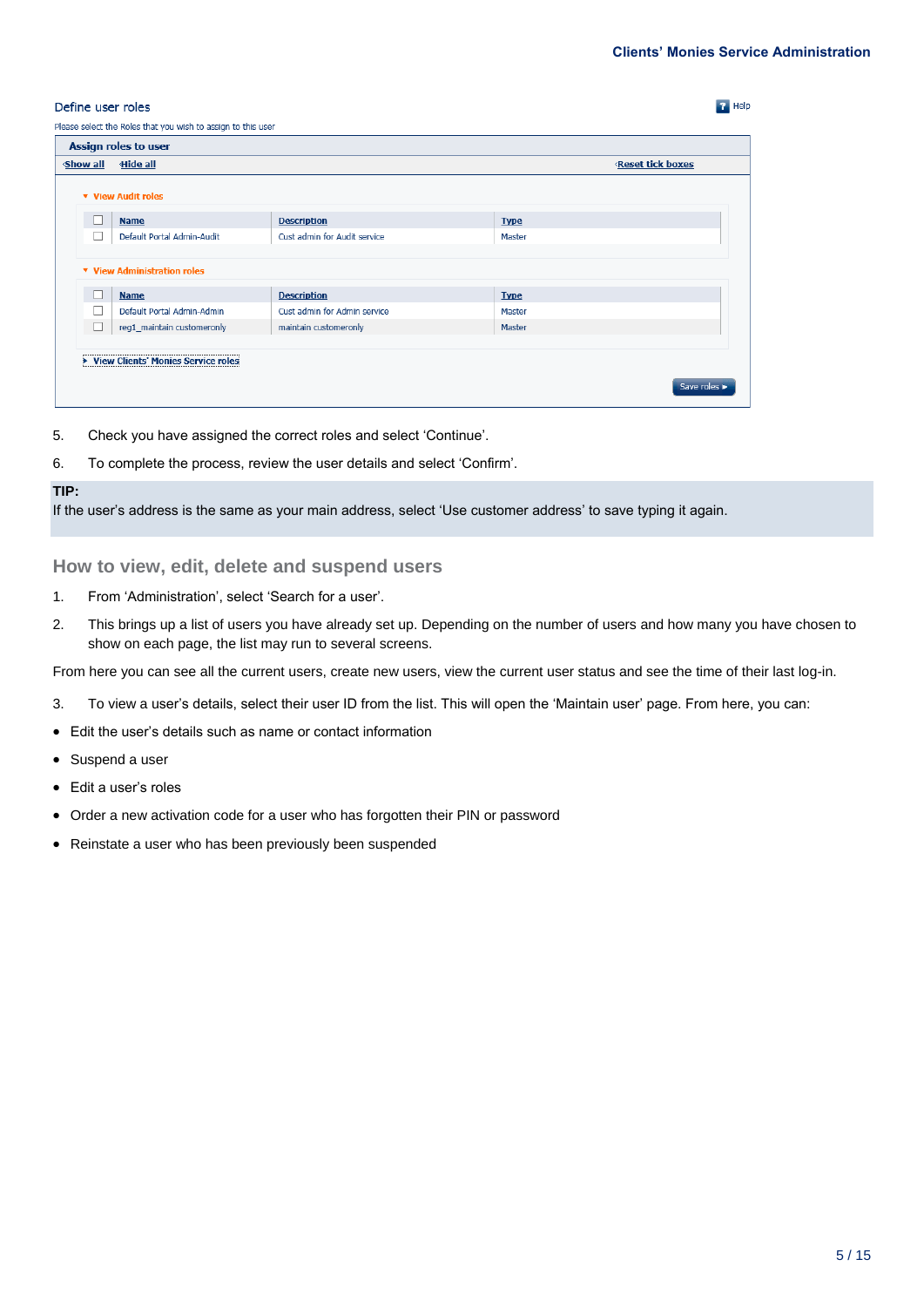.<br>bde ►

| <b>Maintain User</b>                      |                                              |                           | $P$ Help                                            |
|-------------------------------------------|----------------------------------------------|---------------------------|-----------------------------------------------------|
| <b>UAT Bankline-CMS1 (ID: UATBKLCMS1)</b> |                                              |                           |                                                     |
| User ID                                   | <b>UATBKLCMS1</b>                            | <b>Address</b><br>Address | <b>49 UPPER BROOK STREET</b>                        |
| Type<br>Name                              | <b>User</b><br><b>Miss UAT Bankline-CMS1</b> |                           | <b>LONDON</b><br><b>W1K2BR</b>                      |
| <b>Contact information</b>                |                                              | Country                   | <b>United Kingdom</b>                               |
| Email address                             | cmsnfte@mde.rbs.co.uk                        | <b>User status</b>        |                                                     |
| Telephone                                 |                                              | Last logged on            | 12/07/2016 at 16:27                                 |
| Fax                                       |                                              | <b>Status</b>             | <b>Active</b>                                       |
| Mobile                                    |                                              |                           |                                                     |
|                                           |                                              |                           | Suspend ><br>Delete ><br>Edit $\blacktriangleright$ |
| <b>User services</b>                      |                                              |                           |                                                     |
| <b>Service</b>                            | <b>Status</b>                                |                           |                                                     |
| Clients' Monies Service                   | Active                                       |                           |                                                     |
| <b>Client Access</b>                      | ÷                                            |                           |                                                     |

When you have finished, save the changes and confirm to complete.

4. You can see the user's updated status on the 'Search for a user' page.

#### **How to view all users**

From the 'Search for a user' page, select 'Export CSV' to view all the users, the roles assigned to them, their status and access details in a CSV formatted report.

You can either print, save, or export the data into Microsoft Excel.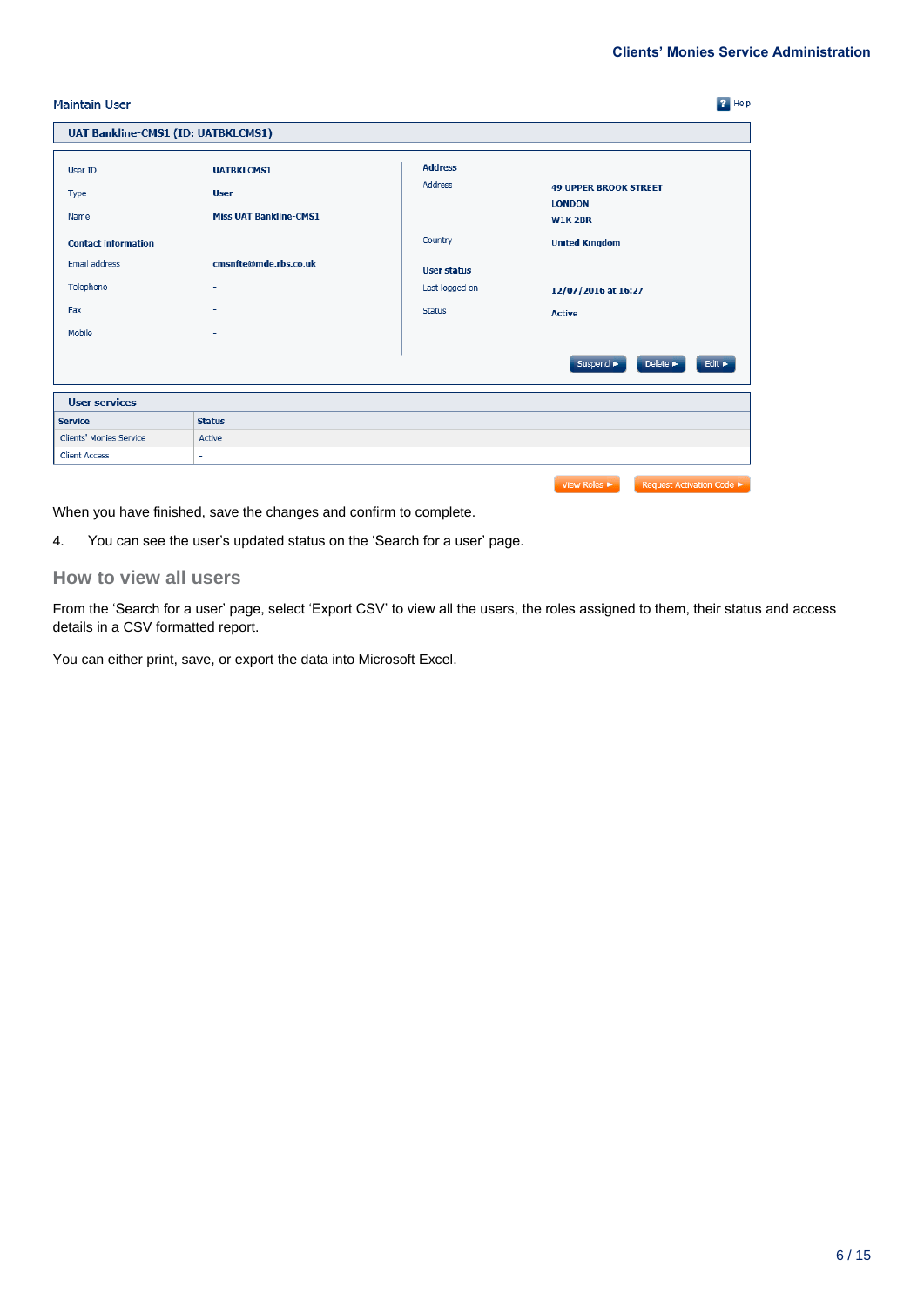## <span id="page-6-0"></span>**3 Re-setting PIN's and passwords**

**If you need to reset a PIN or password for a user, you can do this by:**

- Selecting the user from the 'Search for a user' page
- Select 'Request activation code' and then 'Confirm'
- An activation code will be emailed to the user
- If you are using dual administration, this request will need to be authorized

#### **Did you know?**

If a user has forgotten their PIN or password, or has disabled their ID, you will need to order a new activation code for them. We will send this by email and it will be valid for 21 days.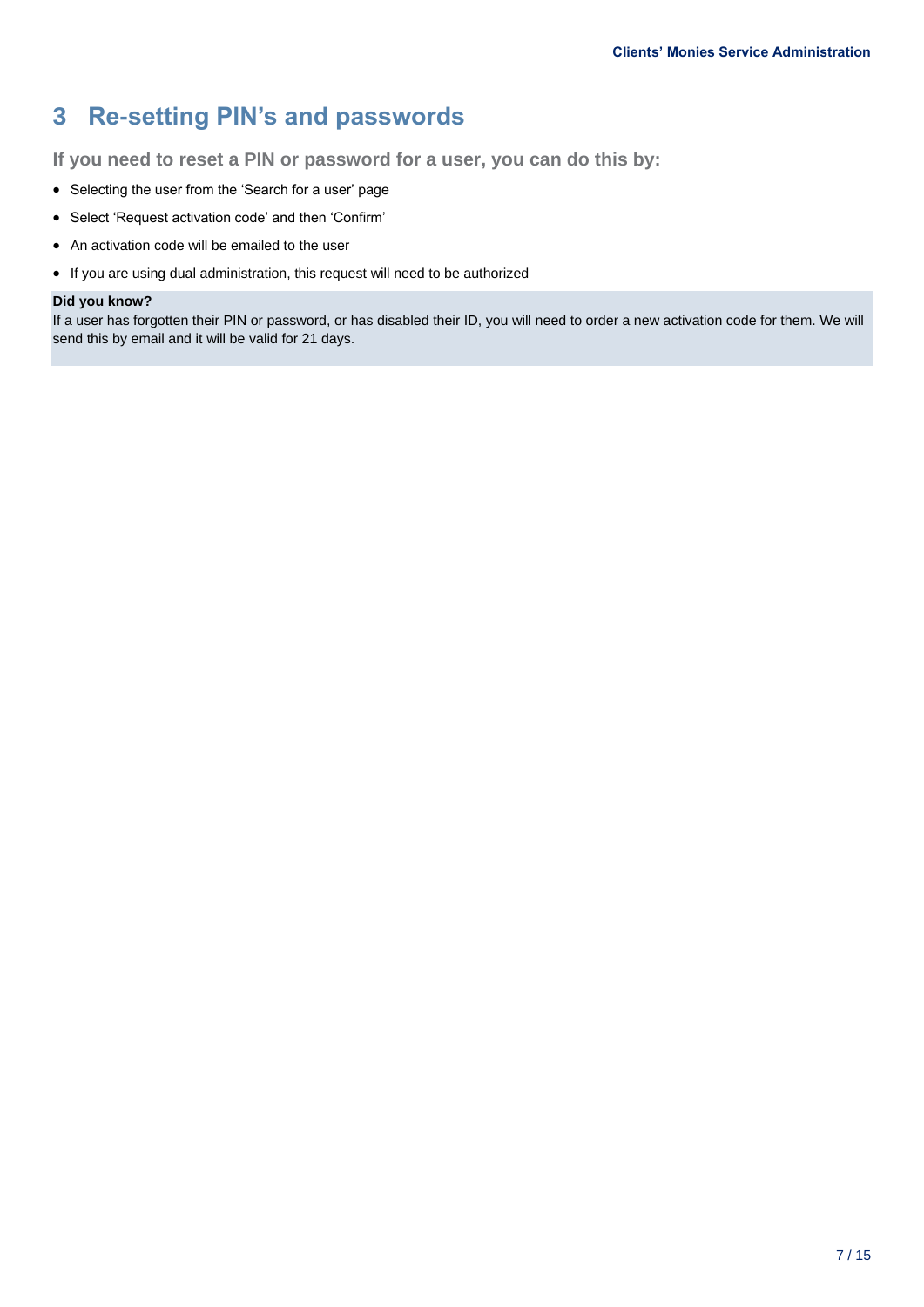## <span id="page-7-0"></span>**4 How to set up & amend roles**

#### **In this section of the guide, learn:**

- What roles are
- What Master roles are
- How to create your own customised roles

#### **What are roles?**

For a user to be able to use CMS to perform the tasks, you will need to assign them roles. For example, you may want to set some users up to key transactions and others to authorise transactions. You can do this quickly and easily with roles, with each user's access permissions determined by the role(s) they are assigned.

To view all roles, from the administration menu select **Administration > Manage roles**

#### **What are Master roles and Customised roles?**

Master roles are groups of pre-defined privileges ready for use. To view all the privileges allocated to a role, open the 'Manage roles' page and select the name of the role you want to view.

#### **Tip**

Think about what you do and don't want your users to do. Check the master roles and their privileges to see if there's a ready-made role already set up.

#### **How to view and customise an existing master role**

You can use master roles exactly as they are, or tailor them for users. This will be quicker than creating a customised role from scratch.

You can adapt an existing master role and save it as a customised role. Some master roles may meet your needs exactly as they are. Others you can adapt and save as your own customised role.

#### 1. From the 'Administration' menu select 'Manage roles' to view the master roles.

#### Manage Roles

| <b>View roles</b>                                 |                            |                              |             |
|---------------------------------------------------|----------------------------|------------------------------|-------------|
| <b>All roles</b><br>$\alpha$<br>Found 102 role(s) |                            |                              |             |
| Service $\triangle$                               | Role                       | <b>Description</b>           | <b>Type</b> |
| Administration                                    | Default Portal Admin-Admin | Cust admin for Admin service | Master      |
| Administration                                    | TS CUSTOMER ADMIN1 1       | TS CUSTOMER ADMIN1 1         | Master      |
| Administration                                    | TS CUSTOMER ADMIN2         | TS CUSTOMER ADMIN2           | Master      |
| Administration                                    | R6 UAT Admin All           | All admin privs              | Master      |
| Clients' Monies Service                           | Reportrole                 | Reportrole                   | Master      |
| <b>Clients' Monies Service</b>                    | No Auth own - AA status    | For AA Trans only            | Master      |
| Export                                            |                            |                              |             |
|                                                   |                            |                              |             |

Create new role

 $P$  Help

- 2. To view a master role, select the role name.
- 3. You can now see all the privileges assigned to this role. These are grouped by function.

Although you cannot change a master role, you can use one as a template to create a new role. To do this, select 'Use role as a template'.

4. Give the role a name and description, then check or uncheck the boxes next to the privileges to customise the role to your needs. You may need to expand privileges for different functions by selecting the function name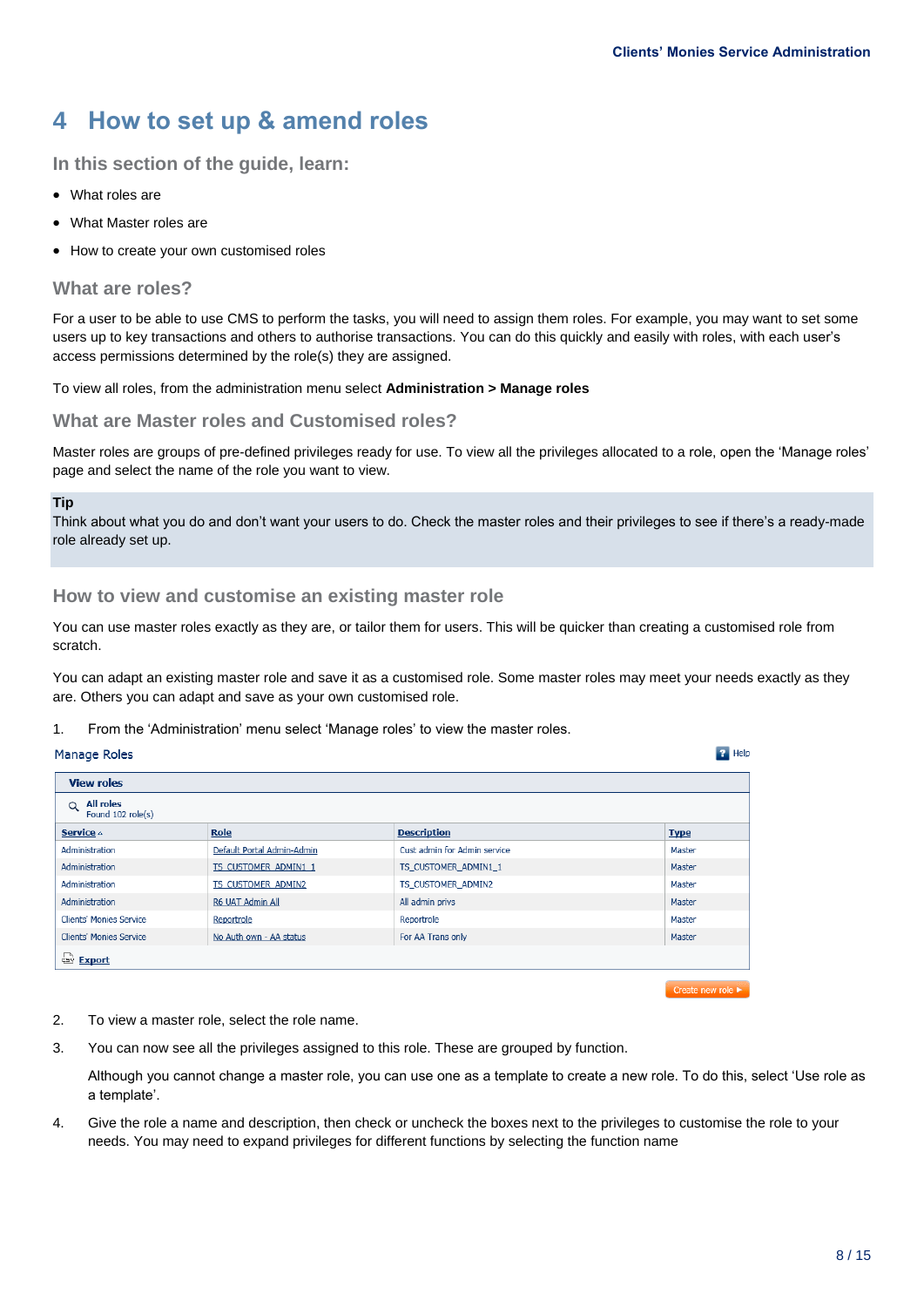| Create a new role                                                                                                                                  | Confirm new role<br><b>Add privileges</b><br>New role created<br>details                                                                                |         |                                |
|----------------------------------------------------------------------------------------------------------------------------------------------------|---------------------------------------------------------------------------------------------------------------------------------------------------------|---------|--------------------------------|
| Add privileges                                                                                                                                     |                                                                                                                                                         |         | <b>P</b> Help                  |
|                                                                                                                                                    | Please select the privileges to assign to this role and continue                                                                                        |         |                                |
| <b>Role details</b>                                                                                                                                |                                                                                                                                                         |         |                                |
| Role                                                                                                                                               | <b>Role 956</b>                                                                                                                                         | Service | <b>Clients' Monies Service</b> |
| Description                                                                                                                                        | <b>Batch Role</b>                                                                                                                                       | Type    | <b>Customised</b>              |
|                                                                                                                                                    | Number of users assigned<br>0                                                                                                                           |         |                                |
| <b>Privileges</b>                                                                                                                                  |                                                                                                                                                         |         |                                |
| <b>Show all</b>                                                                                                                                    | Hide all                                                                                                                                                |         | Reset tick boxes               |
| <b>v</b> Account Type<br>$\Box$<br>П<br>$\overline{\blacktriangledown}$<br>$\blacktriangledown$<br>$\overline{\textbf{v}}$<br>$\blacktriangledown$ | <b>Name</b><br>Maintain Account Group<br>Maintain Account Type<br>View Account Type<br>View Account Type Interest<br>View Account Type Interest History |         |                                |
| $\triangleright$ Batches<br>▶ CMS Settings<br>$\triangleright$ Clients<br>▶ Reports<br>▶ Transactions                                              | ▶ Client Accounts                                                                                                                                       |         |                                |
| $\triangleleft$ Back                                                                                                                               |                                                                                                                                                         |         | Continue $\blacktriangleright$ |

- $\overline{\phantom{a}}$  Return to manage roles
- 5. Select the account type and the account groups you want the role to have access to.
- 6. Review your selections and confirm to create your customised role. If you have dual administration selected, the role will need to be approved by another user.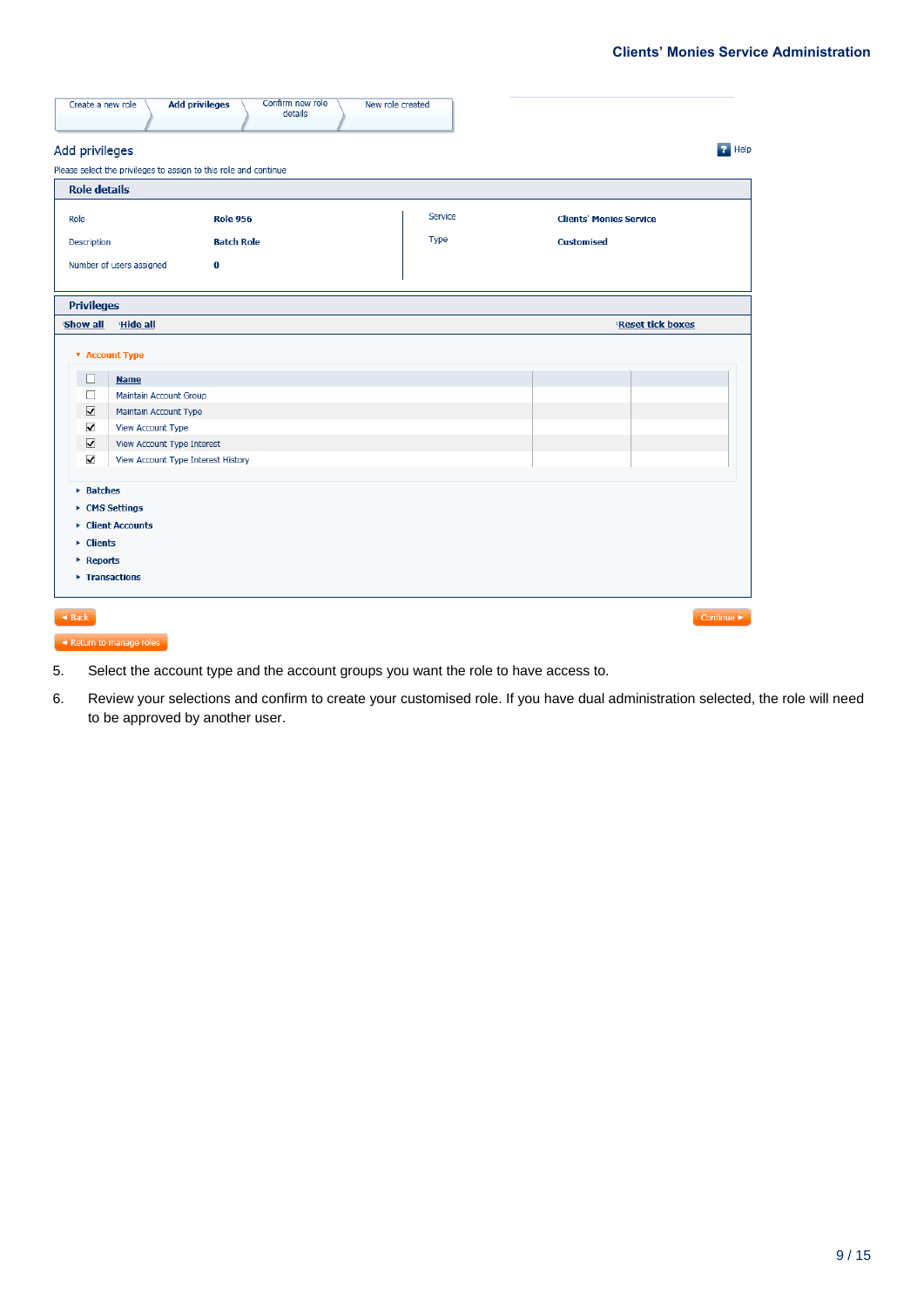## <span id="page-9-0"></span>**5 Authorise changes**

**In this section of the guide, learn how to:**

- View changes made by you and other users
- Authorise changes as part of dual administration

Only users who have dual administration privileges can authorise changes.

You can find these functions under **Administration > Authorise changes**

#### **Viewing changes**

1. From the 'Administration menu', select 'Authorise changes'.

This will display a list showing the changes which are outstanding. You will also see tabs for rejected changes, changes you have submitted and completed changes.

| $P$ Help<br>Authorise changes                                   |                                 |                      |             |                          |                   |  |  |
|-----------------------------------------------------------------|---------------------------------|----------------------|-------------|--------------------------|-------------------|--|--|
|                                                                 | Select a change to view details |                      |             |                          |                   |  |  |
| My changes<br><b>Completed</b><br>Outstanding<br>Rejected<br>σ. |                                 |                      |             |                          |                   |  |  |
| <b>Outstanding changes</b><br>$\alpha$<br>Found 3 changes       |                                 |                      |             |                          |                   |  |  |
| Detail $\triangle$                                              | <b>Change description</b>       | <b>Date and time</b> | <b>Type</b> | <b>Input by</b>          | <b>User ID</b>    |  |  |
| QC955                                                           | Create Role                     | 15/06/2016 - 11:21   | Customer    | <b>UAT Bankline-CMS1</b> | <b>UATBKLCMS1</b> |  |  |
| <b>Role 956</b>                                                 | Create Role                     | 12/07/2016 - 17:12   | Customer    | <b>UAT Bankline-CMS1</b> | <b>UATBKLCMS1</b> |  |  |
| <b>UATBKLCMS5</b>                                               | <b>Create Customer User</b>     | 27/06/2016 - 10:08   | Customer    | <b>UAT Bankline-CMS1</b> | <b>UATBKLCMS1</b> |  |  |
| Abandon all changes                                             |                                 |                      |             |                          |                   |  |  |

2. To view the details of a change, select it from the details column. The record will display showing you the field name of the record, the original value and the changed value.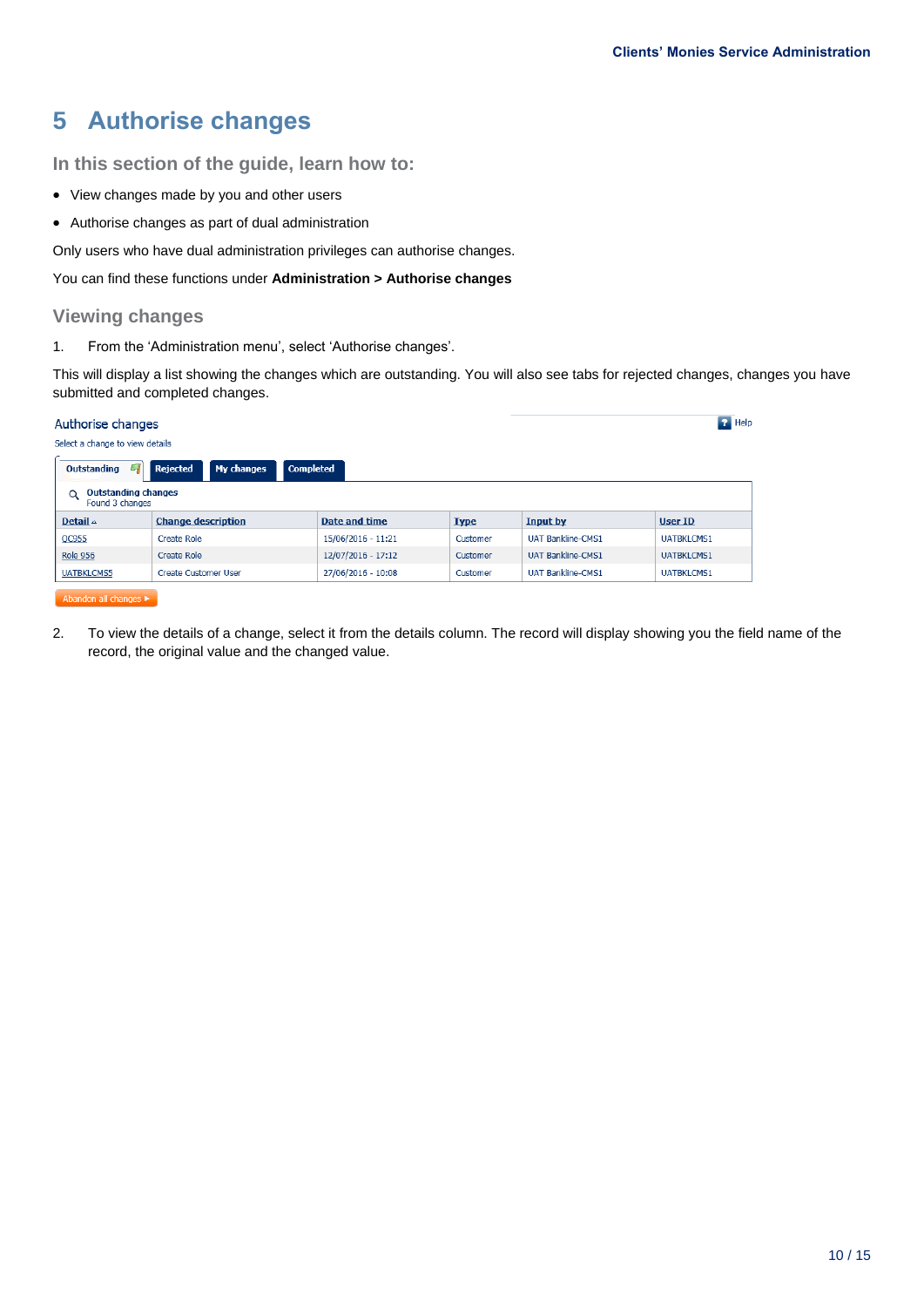|             | $P$ Help<br>Maintain change                                                                                        |                          |                         |                                    |                                       |           |  |
|-------------|--------------------------------------------------------------------------------------------------------------------|--------------------------|-------------------------|------------------------------------|---------------------------------------|-----------|--|
|             | <b>Change Details</b>                                                                                              |                          |                         |                                    |                                       |           |  |
|             | Submitted by<br><b>UAT Bankline-CMS1</b><br>(UATBKLCMS1)<br>Authorised by<br><b>Change status</b><br><b>Status</b> |                          |                         | Change description<br>Type         | <b>Create Role</b><br><b>Customer</b> |           |  |
| Outstanding |                                                                                                                    | Submit date and time     |                         |                                    |                                       |           |  |
|             | 12/07/2016 - 17:12                                                                                                 | Authorised date and time |                         |                                    |                                       |           |  |
|             |                                                                                                                    | Rejection reason         |                         |                                    |                                       |           |  |
|             |                                                                                                                    |                          |                         |                                    |                                       |           |  |
| « Reject    | ◀ Abandon                                                                                                          |                          |                         |                                    |                                       | Approve » |  |
|             | <b>Change Summary</b>                                                                                              |                          |                         |                                    |                                       |           |  |
|             |                                                                                                                    |                          | Audit record 1 of 1     |                                    |                                       |           |  |
| Customer ID |                                                                                                                    | 1016148                  |                         | User ID                            | <b>UATBKLCMS1</b>                     |           |  |
| Service     |                                                                                                                    | <b>Administration</b>    |                         | Name                               | <b>UAT Bankline-CMS1</b>              |           |  |
|             |                                                                                                                    |                          |                         |                                    |                                       |           |  |
|             | <b>Record details</b>                                                                                              |                          | Field Name v            | <b>Value</b>                       |                                       |           |  |
|             |                                                                                                                    |                          | <b>Status</b>           | Active                             |                                       |           |  |
| Action      | <b>Create Role - Submitted for</b><br><b>Approval</b>                                                              |                          | Service Name            | Clients' Monies Service            |                                       |           |  |
|             |                                                                                                                    |                          | <b>Secured Entities</b> | Default Group                      |                                       |           |  |
| Date        | 12/07/2016                                                                                                         |                          | <b>Secured Entities</b> | <b>GENERAL</b>                     |                                       |           |  |
| Time        | 17:12                                                                                                              |                          | Role Type               | Customised                         |                                       |           |  |
|             |                                                                                                                    |                          | Role Name               | <b>Role 956</b>                    |                                       |           |  |
|             |                                                                                                                    |                          | <b>Role Description</b> | New batch role                     |                                       |           |  |
|             |                                                                                                                    |                          | Privileges              | Maintain Account Type              |                                       |           |  |
|             |                                                                                                                    |                          | Privileges              | View Account Type                  |                                       |           |  |
|             |                                                                                                                    |                          | Privileges              | View Account Type Interest         |                                       |           |  |
|             |                                                                                                                    |                          | Privileges              | View Account Type Interest History |                                       |           |  |

- 3. To view changes which have been rejected, selected the 'Rejected' tab.
- 4. You can also view changes which have been submitted by you on the 'My changes' tab and completed changes under the 'Completed' tab

#### **Tip**

If there are change items which need to be actioned, a warning icon will be displayed on the tab to notify you.

#### **Authorise changes made by another**

- 1. Select the change from the list that you want to action.
- 2. Review the change summary to see the details of the change.
- 3. If you are satisfied that the change is correct, select 'Approve' to authorise the change.
- 4. If the change is not correct, you can either 'Reject' or 'Abandon' the change. Rejecting the change will allow it to be edited. Abandoning the change will cancel it. You will be prompted to enter a reason for your selection.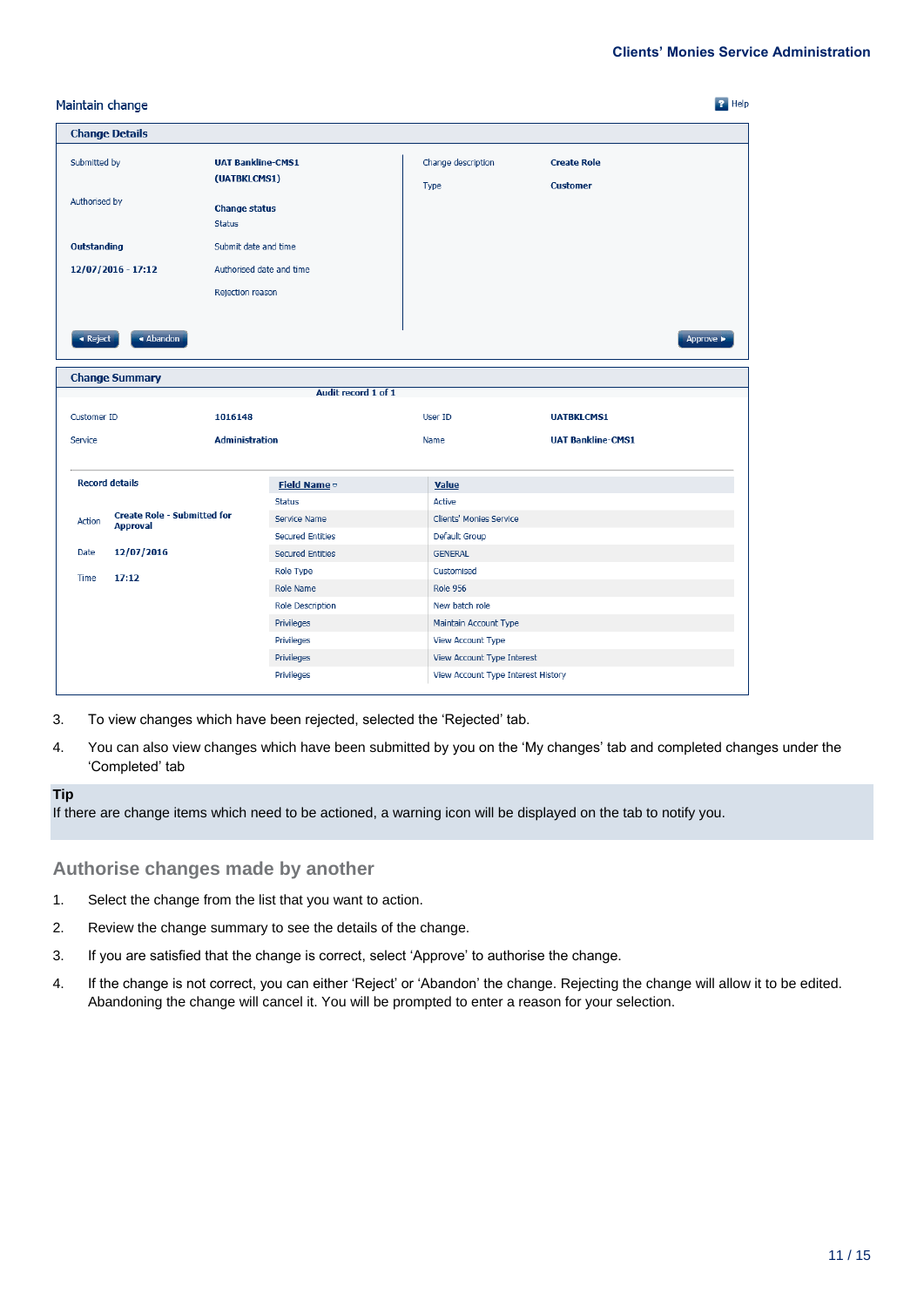#### $\overline{P}$  Help Maintain change You are about to approve the change **Change Details Confirm Approval**  $\overline{\phantom{a}}$  Cancel  $Confirm \triangleright$ **Change Summary** Audit record 1 of 1 User ID **UATBKLCMS1** Customer ID 1016148 Administration **UAT Bankline-CMS1** Service Name **Record details** Field Name Value Privileges Maintain Account Type Create Role - Submitted for<br>Approval Privileges View Account Type Action Privileges View Account Type Interest 12/07/2016 Date Privileges View Account Type Interest History Role Description New batch role  $17:12$ Time Role Name **Role 956** Role Type Customised **Secured Entities** Default Group **Secured Entities GENERAL** Service Name Clients' Monies Service Status Active

Return to authorise changes page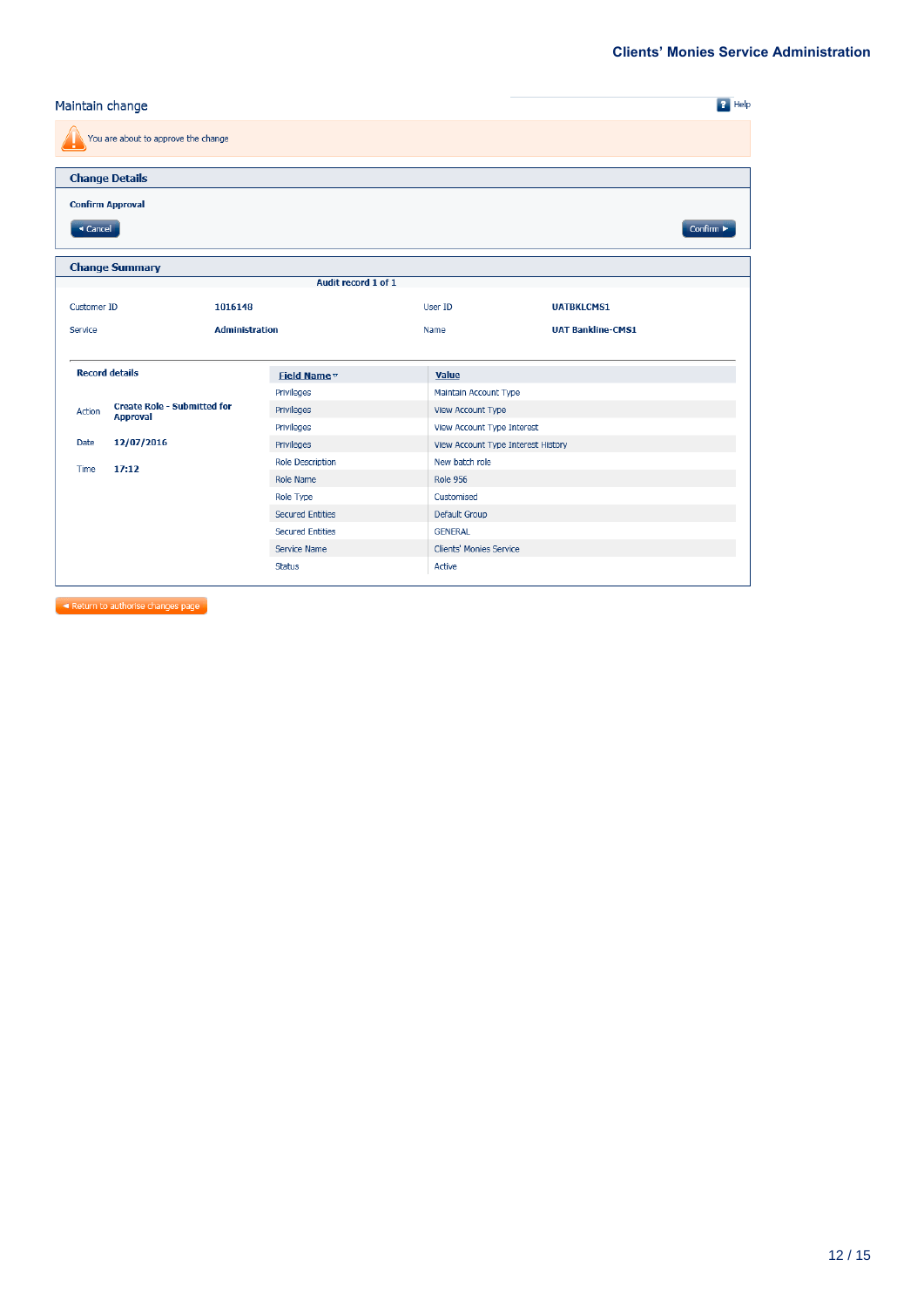$\overline{P}$  Help

## <span id="page-12-0"></span>**6 Audit guide**

**In this section of the guide, learn how to:**

- Search for audit information, view results and individual records
- Print and export available audit information

#### **Searching for audit records**

Information on actions taken within CMS and by whom, is recorded in audit records. Audit search can be accessed from **Administration > Search for audit record.**

1. To begin your search, select the service you want to find audit information for.

| Search for an audit record                                                                                                                                    | $\mathbf{F}$ Help |
|---------------------------------------------------------------------------------------------------------------------------------------------------------------|-------------------|
| <b>Search details</b>                                                                                                                                         |                   |
| Enter search criteria about the audit action e.g what was undertaken, by whom and when<br>Service <b>R</b><br><b>All Services</b><br>◡<br>$Go \triangleright$ |                   |
| To begin your search, enter your search criteria                                                                                                              |                   |

2. You will need to select your audit search details by selecting from the drop down menu the information you want to search for. You can specify a date range, a specific user or all users and, if necessary, you can add additional search details to improve the results.

#### Search for an audit record

| <b>Search details</b>                                                                                                |                                             |
|----------------------------------------------------------------------------------------------------------------------|---------------------------------------------|
| * Indicates required field<br>Enter search criteria about the audit action e.g what was undertaken, by whom and when |                                             |
| <b>All services</b><br>Service                                                                                       | *Date range a dd/mm/yyyy ill to dd/mm/yyyy  |
| Search for<br><b>AII</b><br>$\checkmark$<br>21                                                                       | $\blacksquare$ $\odot$ All users<br>User ID |
| All actions<br>Action type<br>$\checkmark$<br>$\mathbf{z}$                                                           | $\bigcirc$ Select a user                    |
| <b>Add additional search details</b>                                                                                 | Q                                           |
|                                                                                                                      | Search $\blacktriangleright$                |
|                                                                                                                      |                                             |
| To begin your search, enter your search criteria                                                                     |                                             |

3. If you choose to add additional search details, you can select a maximum of three extra details about the audit action you want to find.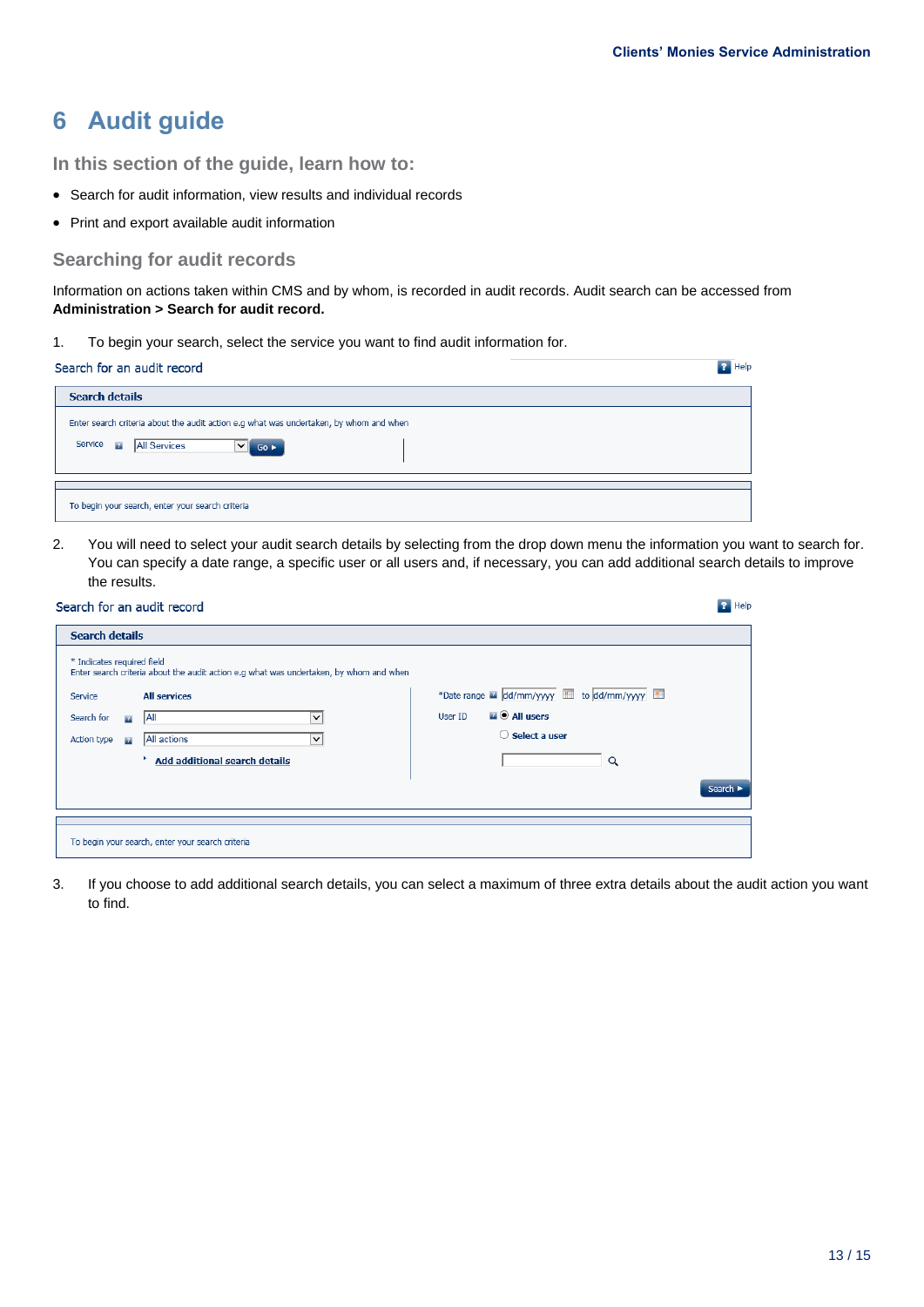**P** Help

#### Search for an audit record

| <b>Search details</b>                                                                              |                                                                                        |             |              |                                   |    |            |        |  |
|----------------------------------------------------------------------------------------------------|----------------------------------------------------------------------------------------|-------------|--------------|-----------------------------------|----|------------|--------|--|
|                                                                                                    | Enter search criteria about the audit action e.g what was undertaken, by whom and when |             |              |                                   |    |            |        |  |
| Service                                                                                            | <b>All services</b>                                                                    | *Date range | $\mathbf{r}$ | dd/mm/yyyy                        | to | dd/mm/yyyy |        |  |
| Search for                                                                                         | <b>Account Group</b>                                                                   | User ID     |              | $\blacksquare$ $\Theta$ All users |    |            |        |  |
| Action type<br>$\mathbf{r}$                                                                        | All actions<br>$\check{~}$                                                             |             |              | $\bigcirc$ Select a user          |    |            |        |  |
|                                                                                                    |                                                                                        |             |              |                                   |    |            |        |  |
|                                                                                                    |                                                                                        |             |              | Q                                 |    |            |        |  |
|                                                                                                    | <b>Additional search details</b>                                                       |             |              |                                   |    |            |        |  |
| To narrow your search results, enter a maximum of three additional details about the audit action. |                                                                                        |             |              |                                   |    |            |        |  |
| Account Type                                                                                       |                                                                                        |             |              |                                   |    |            |        |  |
|                                                                                                    |                                                                                        |             |              |                                   |    |            | Search |  |
| Account Group Name                                                                                 |                                                                                        |             |              |                                   |    |            |        |  |
|                                                                                                    |                                                                                        |             |              |                                   |    |            |        |  |
|                                                                                                    |                                                                                        |             |              |                                   |    |            |        |  |
|                                                                                                    |                                                                                        |             |              |                                   |    |            |        |  |
| To begin your search, enter your search criteria                                                   |                                                                                        |             |              |                                   |    |            |        |  |

#### **Viewing results**

Once you have selected your search details and successfully performed a search, the results will be displayed with details of how many records have been found.

|                                 | Search for an audit record                          |                                                                                        |                   |                     |                                     |               |           | $\blacksquare$ Help          |
|---------------------------------|-----------------------------------------------------|----------------------------------------------------------------------------------------|-------------------|---------------------|-------------------------------------|---------------|-----------|------------------------------|
| <b>Search details</b>           |                                                     |                                                                                        |                   |                     |                                     |               |           |                              |
| * Indicates required field      |                                                     | Enter search criteria about the audit action e.g what was undertaken, by whom and when |                   |                     |                                     |               |           |                              |
| Service                         | <b>All services</b>                                 |                                                                                        |                   |                     | *Date range 2 02/05/2016            | to 31/05/2016 |           |                              |
| Search for                      | Client<br>$\mathbb{R}$                              | $\checkmark$                                                                           |                   | User ID             | $\blacksquare$ $\bigcirc$ All users |               |           |                              |
| Action type                     | Read<br>$\mathbf{B}$                                | $\checkmark$                                                                           |                   |                     | $\odot$ Select a user               |               |           |                              |
|                                 |                                                     | <b>Add additional search details</b>                                                   |                   |                     | UATBKLCMS4                          | Q             |           |                              |
|                                 |                                                     |                                                                                        |                   |                     |                                     |               |           |                              |
|                                 |                                                     |                                                                                        |                   |                     |                                     |               |           | Search $\blacktriangleright$ |
|                                 |                                                     |                                                                                        |                   |                     |                                     |               |           |                              |
| <b>Your results</b><br>$\alpha$ | Found 3 audit records matching your search criteria |                                                                                        |                   |                     |                                     |               |           |                              |
| ப                               | Date and time $\triangledown$                       | <b>Service</b>                                                                         | <b>User ID</b>    | <b>Organisation</b> | <b>User Action</b>                  | Field 1       | Field 2   | Field 3                      |
| ∟                               | 2016-05-11 16:25:21.46                              | Clients' Monies Service                                                                | <b>UATBKLCMS4</b> | 1016148             | <b>View Client</b>                  | D Repay 1     | D Close 1 | Gross                        |
|                                 | 2016-05-11 16:19:19.537                             | <b>Clients' Monies Service</b>                                                         | <b>UATBKLCMS4</b> | 1016148             | <b>View Client</b>                  | D Repay 1     | D Close 1 | Gross                        |
|                                 | 2016-05-11 16:15:27.91                              | Clients' Monies Service                                                                | <b>UATBKLCMS4</b> | 1016148             | <b>View Client</b>                  | D Repay 1     | D Close 1 | Gross                        |
|                                 |                                                     |                                                                                        |                   |                     |                                     |               |           |                              |
|                                 |                                                     |                                                                                        |                   |                     |                                     |               |           | View selected records ►      |
|                                 | Export A Print/Save as                              |                                                                                        |                   |                     |                                     |               |           |                              |
|                                 |                                                     |                                                                                        |                   |                     |                                     |               |           |                              |

- 1. You can view records individually by selecting on the record hyperlink under 'Date and time', or by checking the box next to the record and selecting 'View selected records'.
- 2. If you want to view more than one record, check the box next to each record you want to view, then select 'View selected records'.
- 3. Your selected audit record(s) will be displayed individually. If you have selected more than one record you will see 'Previous' and 'Next' buttons, allowing you to navigate between records.